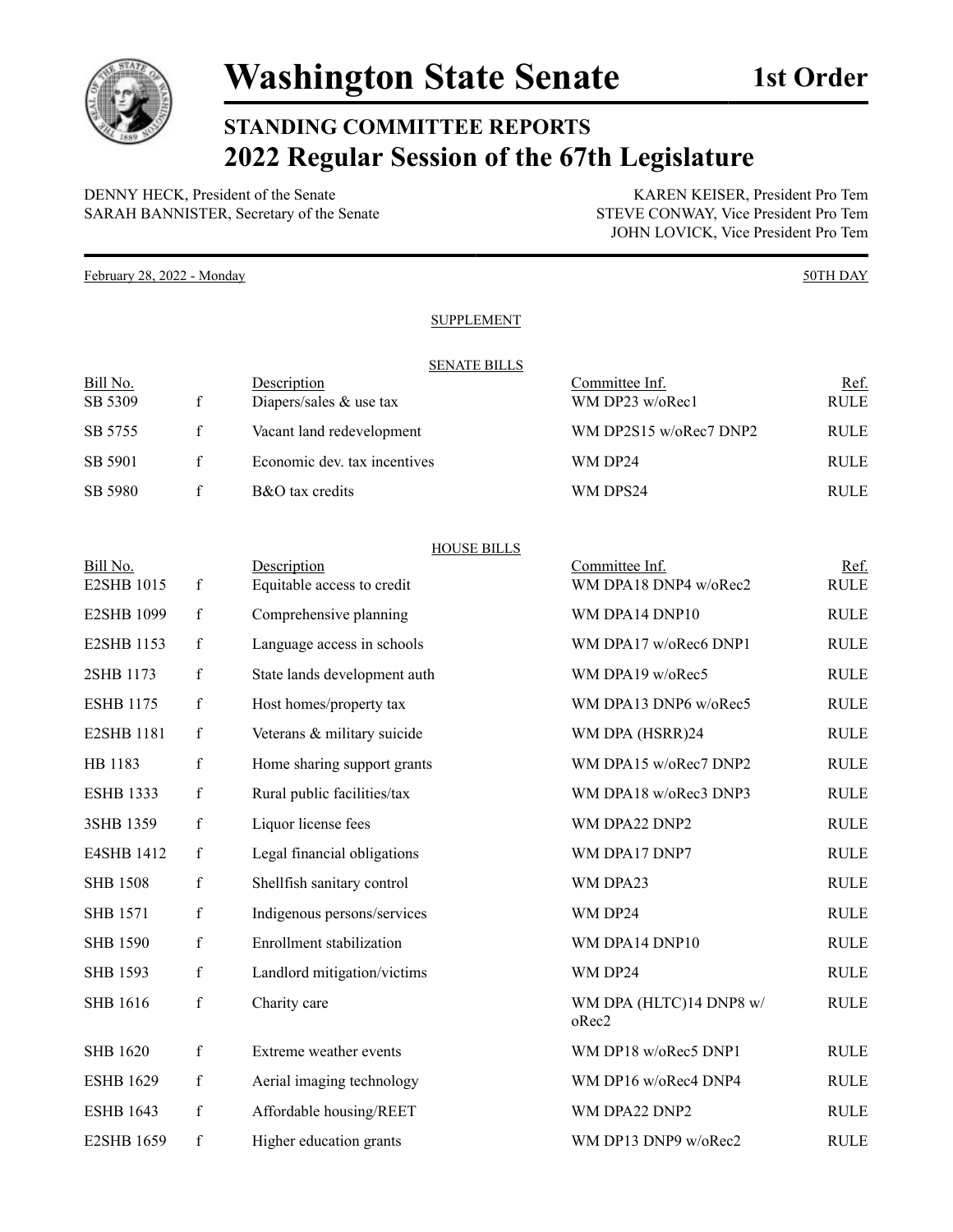| E2SHB 1663        | f           | Landfill methane emissions   | WM DPA13 DNP10                   | <b>RULE</b> |
|-------------------|-------------|------------------------------|----------------------------------|-------------|
| 2SHB 1664         | $\mathbf f$ | Schools/support funding      | WM DPA19 w/oRec4 DNP1            | <b>RULE</b> |
| HB 1666           | $\mathbf f$ | Public infra./tax valuation  | WM DP17 w/oRec4 DNP3             | <b>RULE</b> |
| <b>E2SHB 1688</b> | $\mathbf f$ | Out-of-network health care   | WM w/oRec21                      | <b>RULE</b> |
| <b>E2SHB 1691</b> | $\mathbf f$ | Oil spills/financial resp.   | WM DP18 DNP3 w/oRec2             | <b>RULE</b> |
| <b>ESHB 1694</b>  | $\mathbf f$ | Chemicals/consumer products  | WM DP13 DNP6 w/oRec3             | <b>RULE</b> |
| <b>ESHB 1699</b>  | $\mathbf f$ | Work in retirement/schools   | WM DPA20 w/oRec2 DNP2            | <b>RULE</b> |
| HB 1700           | $\mathbf f$ | Derelict vessel removal      | WM DP20 DNP3 w/oRec1             | <b>RULE</b> |
| <b>SHB 1717</b>   | $\mathbf f$ | GMA planning/tribes          | WM DP23 w/oRec1                  | <b>RULE</b> |
| E2SHB 1723        | $\mathbf f$ | Telecommunications access    | WM DPA13 w/oRec7 DNP4            | <b>RULE</b> |
| <b>SHB 1725</b>   | $\mathbf f$ | Missing indigenous persons   | WM DPA (LAW)24                   | <b>RULE</b> |
| <b>E2SHB 1736</b> | $\mathbf f$ | State student loan program   | WM DPA14 DNP9 w/oRec1            | <b>RULE</b> |
| <b>SHB 1747</b>   | f           | Child relative placements    | WM DP23                          | <b>RULE</b> |
| 2SHB 1751         | $\mathbf f$ | Hazing prevention            | WM DPA24                         | <b>RULE</b> |
| EHB 1752          | $\mathbf f$ | Deferred compensation/Roth   | WM DP24                          | <b>RULE</b> |
| <b>ESHB 1753</b>  |             | Climate funding/tribes       | WM DP23 w/oRec1                  | <b>RULE</b> |
| <b>SHB 1773</b>   | $\mathbf f$ | Assisted outpatient treat.   | WM DPA14 w/oRec9 DNP1            | <b>RULE</b> |
| HB 1780           | $\mathbf f$ | Workforce investment board   | WM DP24                          | <b>RULE</b> |
| EHB 1784          | $\mathbf f$ | License plate visibility     | TRAN DP16                        | <b>RULE</b> |
| <b>SHB 1789</b>   | $\mathbf f$ | Adult family homes/prop. tax | WM DP23 DNP1                     | <b>RULE</b> |
| <b>SHB 1790</b>   |             | Temporary license plates     | TRAN DP13 w/oRec3                | <b>RULE</b> |
| <b>E2SHB 1799</b> |             | Organic materials management | WM DPA (ENET)13 DNP10<br>w/oRec1 | <b>RULE</b> |
| <b>SHB 1800</b>   | f           | Behavioral health/minors     | WM DPA (BH)22 w/oRec2            | <b>RULE</b> |
| HB 1805           | f           | Opportunity scholarship prog | WM DPA (HEWD)24                  | <b>RULE</b> |
| E2SHB 1812        | $\mathbf f$ | Energy facility site council | WM DPA (ENET)13 DNP9 w/<br>oRec2 | <b>RULE</b> |
| E2SHB 1815        | $\mathbf f$ | Catalytic converter theft    | TRAN DPA16                       | <b>RULE</b> |
| 2SHB 1818         | $\mathbf f$ | Reentry and rehabilitation   | WM DP18 w/oRec4 DNP2             | <b>RULE</b> |
| 2SHB 1827         |             | Community reinvestment       | WM DP13 DNP10 w/oRec1            | <b>RULE</b> |
| 2SHB 1835         | $\mathbf f$ | Postsecondary enrollment     | WM DPA14 w/oRec5 DNP5            | <b>RULE</b> |
| HB 1859           | $\mathbf f$ | Cannabis analysis labs       | WM DPA (LCTA)24                  | <b>RULE</b> |
| 2SHB 1860         | $\mathbf f$ | Behavioral health discharge  | WM DPA (BH)23 w/oRec1            | <b>RULE</b> |
| <b>ESHB 1866</b>  | $\mathbf f$ | Supportive housing           | WM DPA13 w/oRec7 DNP4            | <b>RULE</b> |
| HB 1888           | $\mathbf f$ | Working fam. credit/rates    | WM DP21 DNP2 w/oRec1             | <b>RULE</b> |
| 2SHB 1890         | $\mathbf f$ | Children behavioral health   | WM DPA (BH)24                    | <b>RULE</b> |
| <b>SHB 1901</b>   | $\mathbf f$ | Civil protection orders      | WM DPA14 DNP10                   | <b>RULE</b> |
| 2SHB 1905         |             | Homelessness/youth discharge | WM DP24                          | <b>RULE</b> |